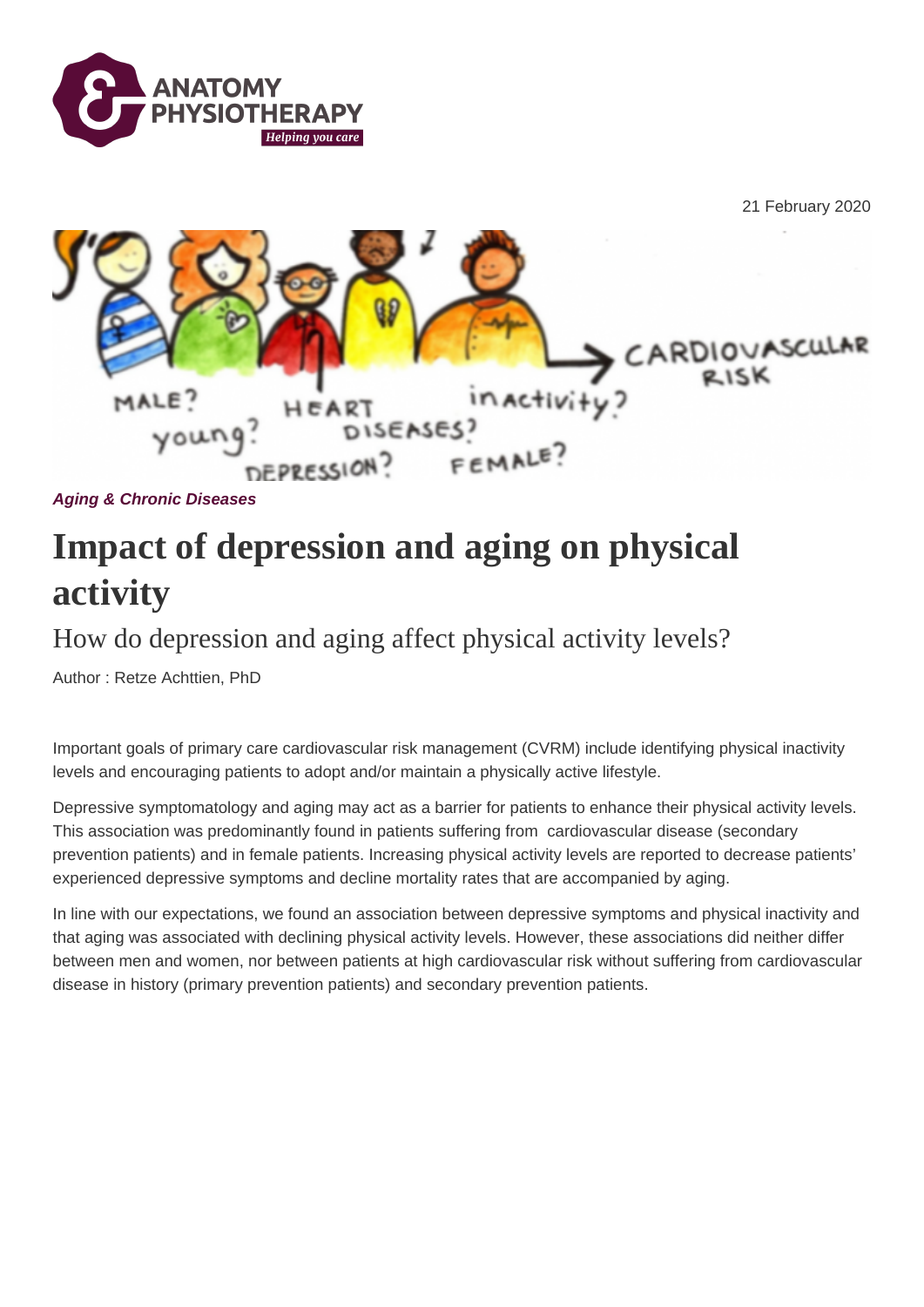We assessed the associations between: 1) depressive symptoms and physical inactivity (n=2184); and 2) aging and physical inactivity (n= 4726), using the patient data from Dutch primary care populations participating in CVRM.

Activity levels were measured by the patient reported Rapid Assessment of Physical Activity (RAPA) questionnaire. Symptoms of depression were determined using the Patient Health Questionnaire (PHQ-9).

To assess the association between depressive symptomatology we performed a multilevel linear regression analysis (95%CIs), using random slopes and intercepts, adjusting for the following potential confounders: score on the patient activation measure (PAM) questionnaire, age and smoking, gender and whether or not suffering a cardiovascular disease.

Also a multilevel regression analysis was used to explore the association between aging and physical inactivity, adjusting for confounders that modified the regression coefficient for age by more than 10%.

These studies support the identification of physical inactivity levels and tailoring CVRM interventions to individual patients' needs and capacities. Multidisciplinary lifestyle interventions should aim at the increase of physical activity levels, while emphasizing on improving symptoms of depression. They do not support the notion that extra emphasis should be put in targeting men or women, or people with or without a history of cardiovascular disease.

Want to read deeper into this topic? Have a look at the free full text version [here](https://www.ncbi.nlm.nih.gov/pmc/articles/PMC6482537/pdf/12872_2019_Article_1065.pdf)!

On top of that, the additional reference for this summary is:

Achttien RJ, Lieshout JV, Wensing M, Nijhuis-van der Sanden M, Staal JB. The decline in physical activity in aging people is not modified by gender or the presence of cardiovascular disease. Eur J Public Health. 2019 [Epub ahead of print] (Click [here f](https://www.ncbi.nlm.nih.gov/pubmed/31562513)or the Pubmed abstract!)

> From: Achttien et al., BMC Cardiovasc Disord 19 (2019) 95. All rights reserved to The Author(s). [Click here for the](https://www.ncbi.nlm.nih.gov/pubmed/31023228)  [online summary.](https://www.ncbi.nlm.nih.gov/pubmed/31023228)

Sign up on our website and get access to the latest evidence based articles reviewed and explained by our experts.

Visit [www.anatomy-physiotherapy.com](https://www.anatomy-physiotherapy.com)

Anatomy & Physiotherapy works with international renown experts and writers to provide a current and evidence-based content service to students, physiotherapist, musculoskeletal health professionals and educational institutes around the world in 5 key